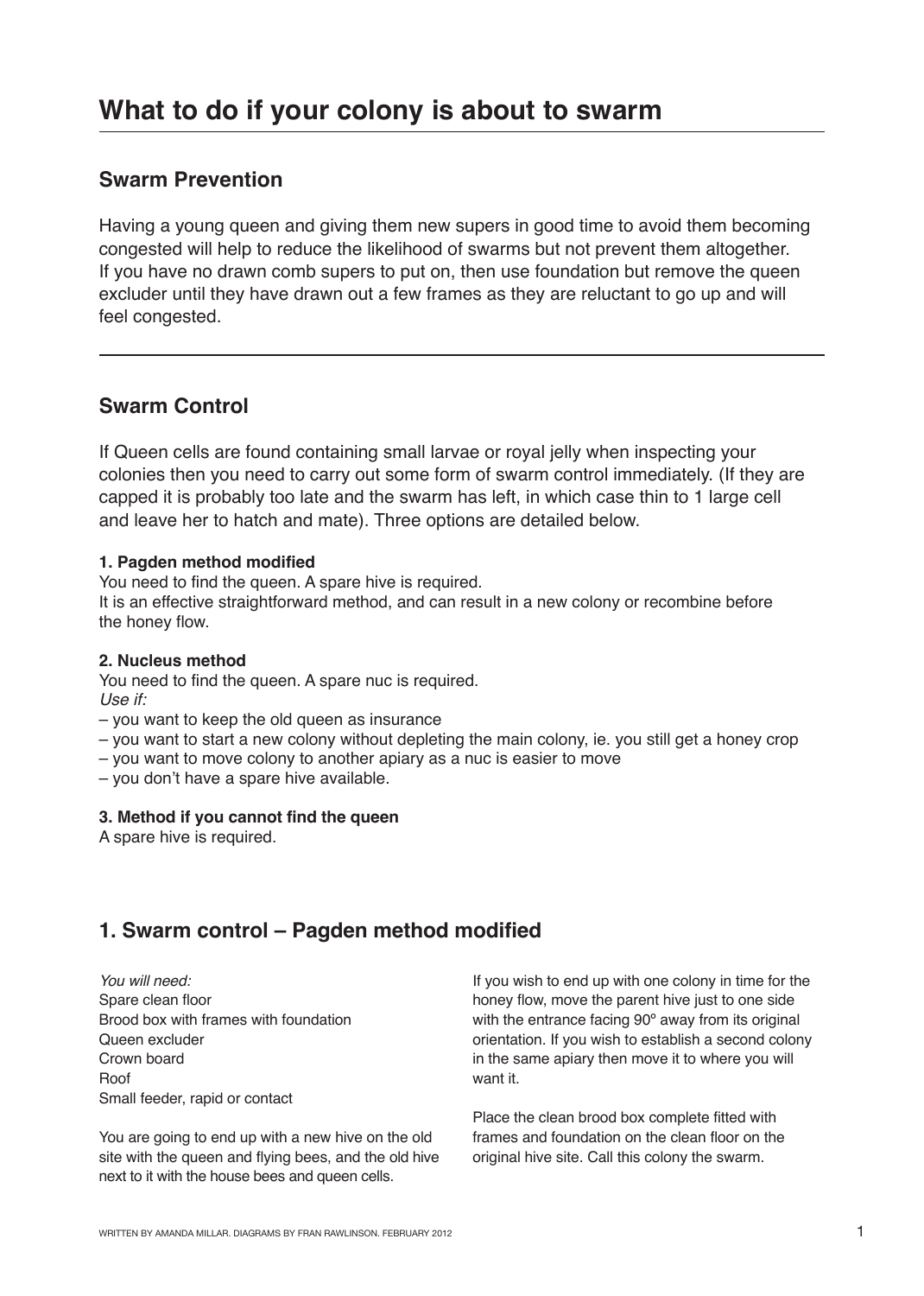Find the queen in the parent colony and transfer her along with a frame of brood in all stages of development and the bees covering it into the centre of the swarm box full of foundation. **Make sure there are no queen cells on the frame**, remove them if there are. Cover the brood box with a crown board and feed with 1:1 syrup if there is no nectar flow on so the bees can draw out the foundation. Finally add the roof. The flying bees will return here and form the artificial swarm. You may wish to put a queen excluder between floor and brood box for 3 or 4 days only, to prevent them from absconding.

Go through the parent hive and select one or two large queen cells with larvae and lots of royal jelly in, mark the frame with a drawing pin on the top bar above them. Destroy any sealed queen cells. You may need to shake or brush the bees off the frames but do not shake frames with your selected cells. Close up the frames and replace the missing frame with a frame of foundation at the side, but do not split up the brood area. If there were supers on the hive then these should be placed on the parent hive, over a queen excluder, as they will have lost all their foraging bees to the swarm on the original location. Finally add a crown board and roof.

Four to six days later, go though the frames in the parent hive and from your previously marked queen cells choose the largest dimpled one, removing all the rest and any new cells made in the meantime. Do not shake this frame, but part the bees or brush them off to make sure there are no queen cells left.

Make sure they have enough stores or add supers as necessary, then do not disturb the brood for at least a fortnight, while the queen is hatching and getting mated.

The swarm should be drawing out foundation. Continue to feed if there is no nectar flow, but don't overfeed, one litre of 1:1 every couple of days depending on size of colony should be sufficient. They need to have one or two frames of stores but no more or it will end up in the supers. When they have drawn out at least 9 or 10 frames you can start adding supers as required and stop feeding.

After 2-3 weeks, check that you have a laying queen in the parent hive. If there are no eggs but polished cells she may not have started laying so give her another week. Hopefully by then she will be laying.

If you plan to unite the colonies before the honey flow in July then move the entrances round so they are facing the same way (over the course of a couple of days). Assess the queen quality, find and dispose of the unwanted queen and unite by the newspaper method. In a few days you can rearrange the brood frames, keeping the best and recycling the rest.

If there is brood still on the old dark combs, put the unwanted brood frames in the original brood box above the queen excluder (with the queen below) and above any supers and in three weeks they will have hatched and the box can be removed.



#### **PAGDEN METHOD MODIFIED Pagden method modified**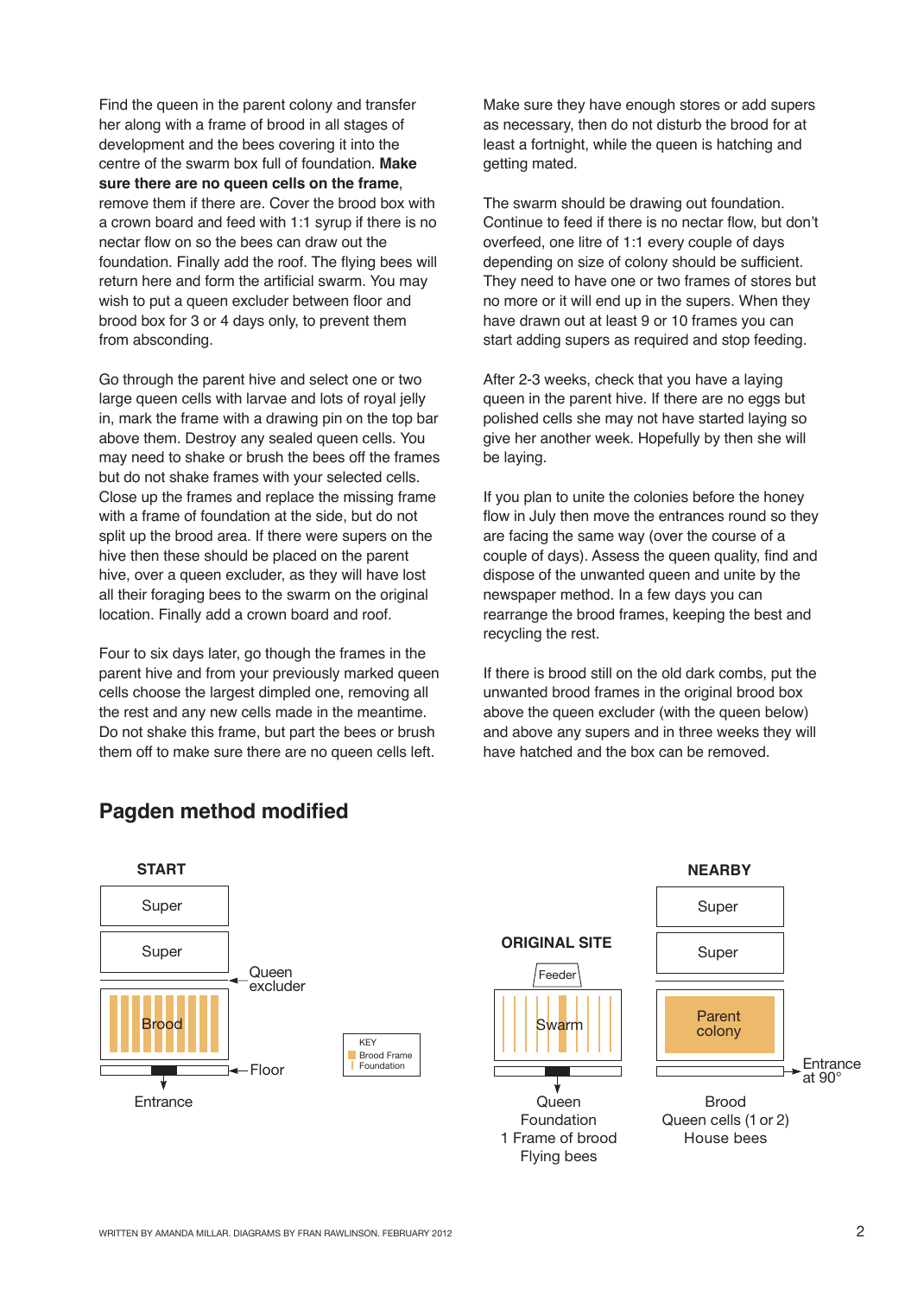## **2. Swarm control – Nucleus method**

You will need: **Nucleus** Floor Crown board Roof 5 Frames with foundation

Find the queen, place her and the frame she is on plus one other frame of brood, destroying any queen cells on them, in a nucleus box. Add two frames of stores (pollen and honey) and put them on either side of the frame with the queen. Fill the remaining space with foundation. Go through the parent colony and select a good queen cell with larva and plenty of royal jelly. Mark with a drawing pin on top of the frame. Shake the bees from two other frames into the nucleus. Do not shake the one with your selected cell. Close up the nucleus and stuff the entrance with grass. Move to another part of the apiary and feed if necessary. If the bees have not removed the grass from the entrance of the nucleus after 24 hours, remove it at dusk.

Destroy all the queen cells apart from your selected one in the parent colony. Close up the frames and make up the gap with foundation, but do not split the brood area. Reassemble hive. Check in 4 days that they have not made any further queen cells, then leave for 2-3 weeks for the queen to hatch and mate.